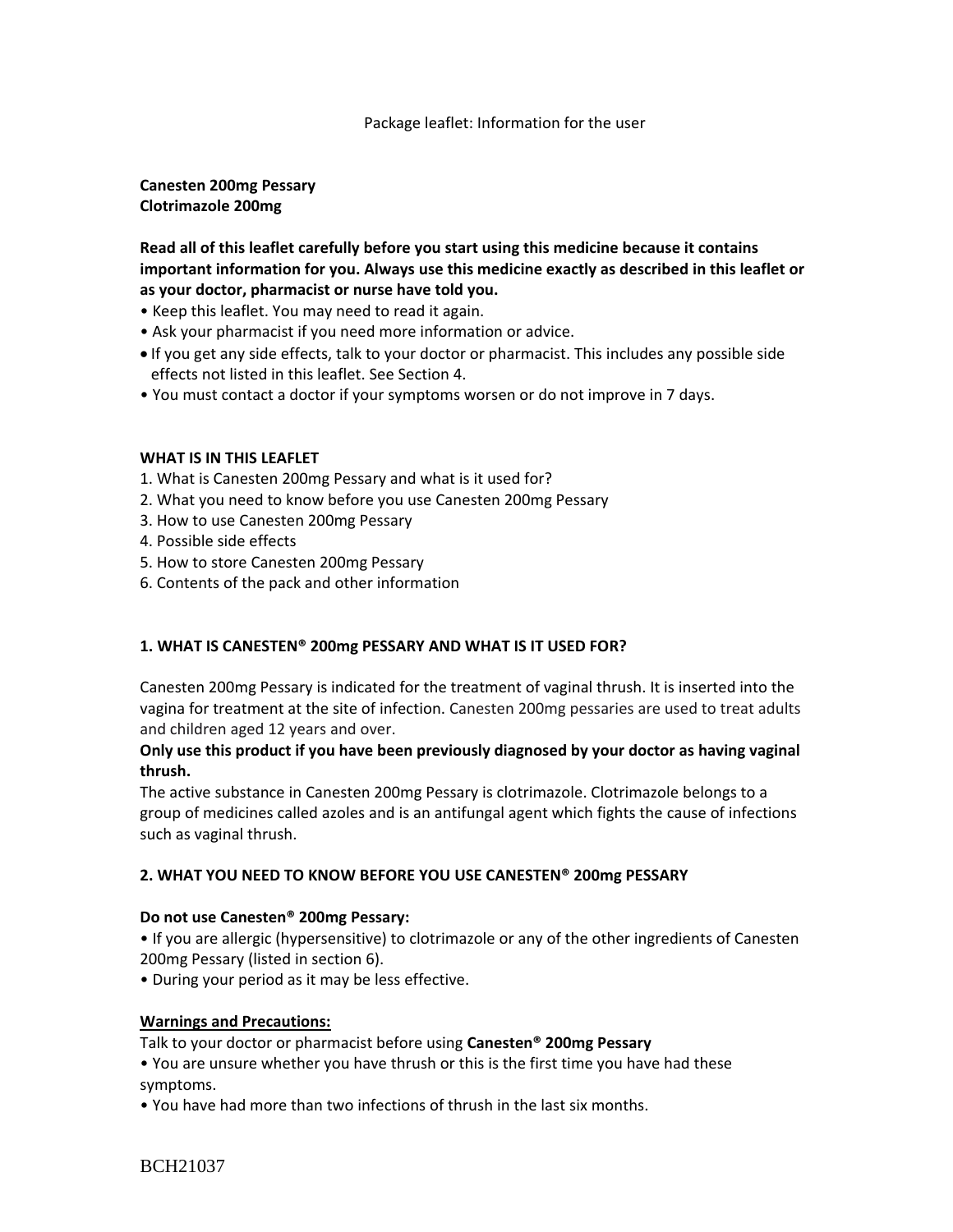- You or your partner have ever had a sexually transmitted disease.
- You are aged under 12 or over 60.
- You have ever had an allergic reaction to Canesten or any of the other ingredients (listed in section 6)
- You have any of the following symptoms:
	- Irregular vaginal bleeding.
	- Abnormal vaginal bleeding or a blood-stained discharge.
	- Ulcers, blisters or sores of the vagina or vulva.
	- Redness, irritation or swelling associated with recent use of Canesten 200mg Pessary.
	- Lower abdominal pain.
	- Back pain.
	- Shoulder pain.
	- Pain or difficulty in passing urine.
	- Fever or chills.
	- Feeling sick or vomiting.
	- Diarrhoea.
	- A foul smelling discharge from the vagina.

This is because Canesten 200mg Pessary may not be the right treatment for you.

#### **Taking other medicines:**

If you are taking tacrolimus or sirolimus (immunosuppresant medicine), then you should tell your doctor, because he or she will monitor the levels of this medicine in your blood.

#### **Special precautions:**

Avoid sexual intercourse while using this product, as the infection could be transferred to your partner. As with other pessaries, this product may reduce the effectiveness of rubber contraceptives, such as condoms or diaphragms.

Consequently, you should use alternative precautions for at least five days after using this product. Do not use tampons, spermicides or other vaginal products while using this product.

#### **Pregnancy and breastfeeding:**

If you are pregnant or breastfeeding, think you may be pregnant or are planning to have a baby, ask your doctor or pharmacist for advice before using this medicine. Canesten 200mg Pessary can be used in pregnancy and breastfeeding, but only under the supervision of your doctor or midwife. You must follow his/her instructions for use.

Use of the applicator is not advised during pregnancy.

#### **3. HOW TO USE CANESTEN® 200mg PESSARY**

Always use this medicine exactly as described in this leaflet or as your pharmacist or doctor has told you. Check with your pharmacist if you are not sure.

If Canesten 200mg Pessary has been prescribed for you by your doctor, follow any instructions he/she may have given you. If you purchased this product without a prescription, follow these directions closely: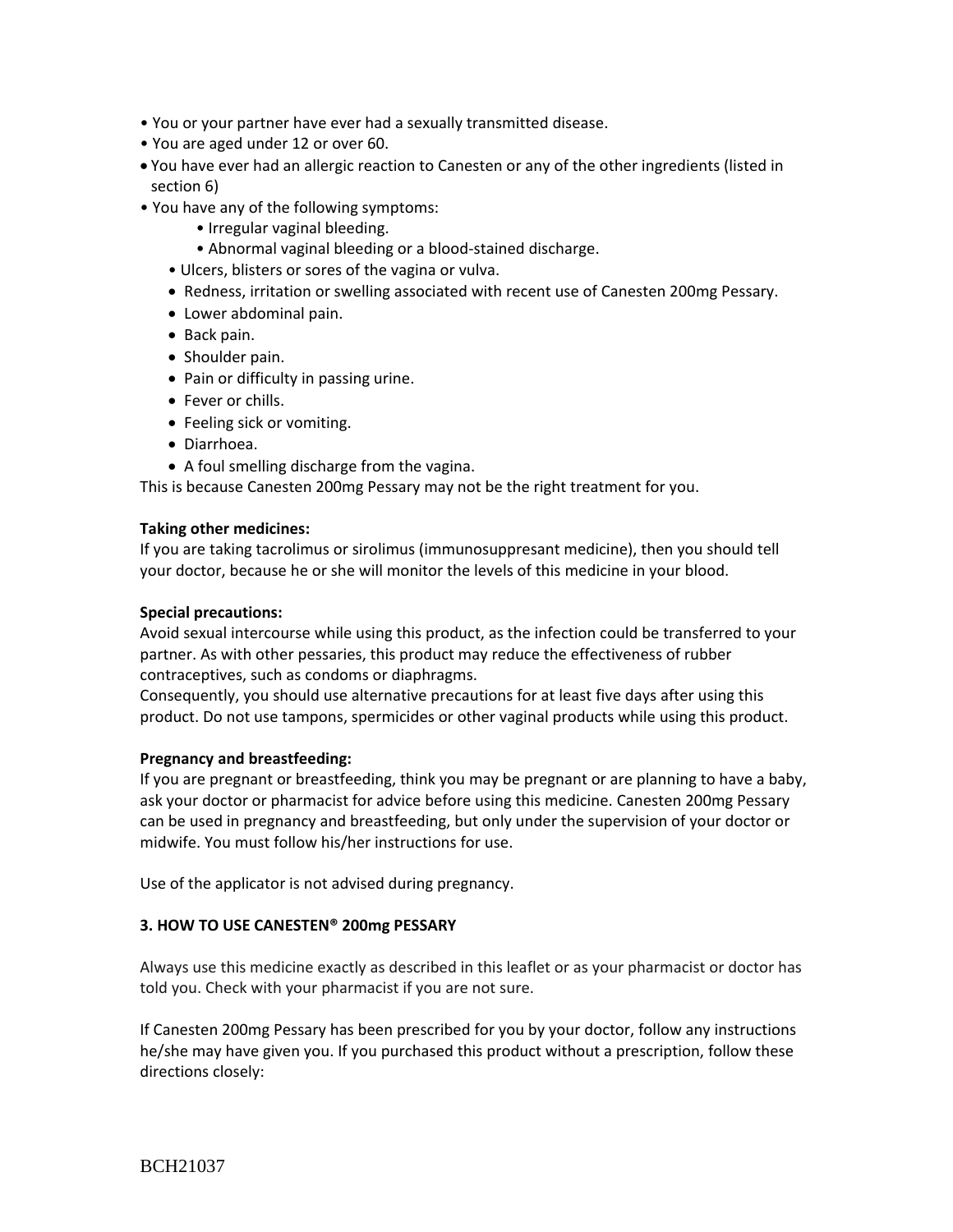The applicator should be used to insert the pessary as high as possible into the vagina, preferably before going to sleep on **three consecutive nights** for convenient and comfortable treatment.

Wash your hands before handling the applicator and the foil blister pack and again afterwards when you have used the applicator.

1. Remove the applicator from the packaging and pull out the plunger and red lock from the applicator body.



2. Remove the pessary from the foil blister pack and place into the open end of the applicator body with the curved edge of the pessary facing down. Push the plunger and lock into the applicator body until you feel a click.



3. Once you have felt the click, remove the lock from the plunger and then carefully insert the applicator as deep as is comfortable into the vagina (this is easiest when lying on your back with your knees bent up) up to the patterned grip zone, without pressing on the plunger.



4. Hold the applicator body at the patterned grip zone and slowly push the plunger all the way until it stops, so that the pessary is deposited in the vagina.



5. Remove the applicator. After use, disassemble all the components for cleaning and wash thoroughly in warm (not boiling) soapy water, rinse for 30 seconds and wipe the parts carefully. Store it in a clean and safe place.



BCH21037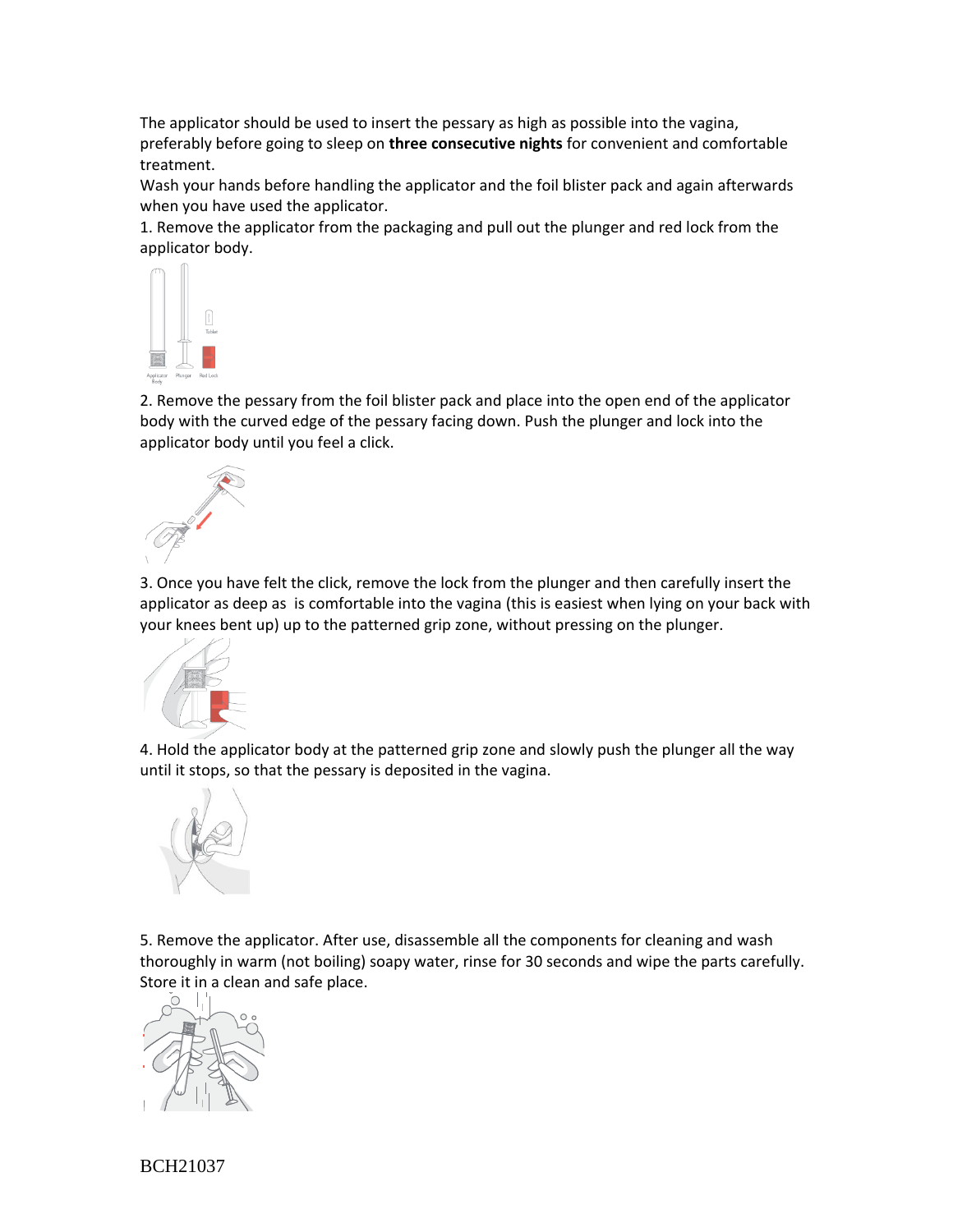For re-use, ensure the red lock is replaced on the plunger and repeat the process from step 2. After completing the treatment, dispose of the applicator and red lock in a safe place, out of the reach of children. The applicator cannot be flushed down the toilet.

Since the pessary dissolves in the vagina, it may be helpful to wear a panty liner because it is quite common to notice a white chalky residue after using the pessary. This does not mean that the treatment has not worked. However, if you notice pieces of undissolved pessary, speak to your doctor or a pharmacist, as the treatment may not have worked properly. If your vagina and vulva are itchy and sore, Canesten Cream should also be used. The symptoms of thrush should disappear within three days of treatment. If no improvement is seen after seven days you must tell your doctor. If the infection returns after seven days you may use one further treatment, but if you have more than two infections within two months you should see the doctor.

# **Canesten® 200mg Pessary is for use in the vagina only:**

### **Do not put the pessary in your mouth or swallow it.**

Avoid contact with the eyes. If the pessary is swallowed accidentally, tell your doctor straight away or contact the Accident and Emergency Department of your nearest hospital.

### **If you forget to use Canesten® 200mg Pessary:**

Canesten 200mg Pessary should be used for three consecutive nights. However, if you forget to insert a pessary, follow the advice given below:

When you remember, continue with your course of treatment. If you have forgotten for more than one day, your infection may not be fully treated, so if symptoms persist upon completion of this course, see your doctor.

### **4. POSSIBLE SIDE EFFECTS**

Like all medicines, Canesten 200mg Pessary can cause side effects, although not everybody gets them.

As with all medicines, some people may be allergic to the pessary. If you are allergic, a reaction will occur soon after you have used the medicine. If you experience an allergic reaction or the redness, burning, pain, itching or swelling get worse, stop using this product and tell your doctor straight away or contact the Accident and Emergency Department of your nearest hospital. Signs of an allergic reaction may include:

- Rash.
- Swallowing or breathing problems.
- Swelling of your lips, face, throat or tongue.
- Weakness, feeling dizzy or faint.
- Nausea.
- Low blood pressure.

Rarely, immediately after you insert the pessary you might experience:

- Mild burning or irritation.
- Other potential side effects that have been reported:
- Discomfort of the vagina or vulva, redness, swelling, burning, bleeding, peeling skin in the genital area, irritation, itching, rash, vaginal discharge, pain (e.g. abdominal or pelvic).

### **Reporting of side effects**

BCH21037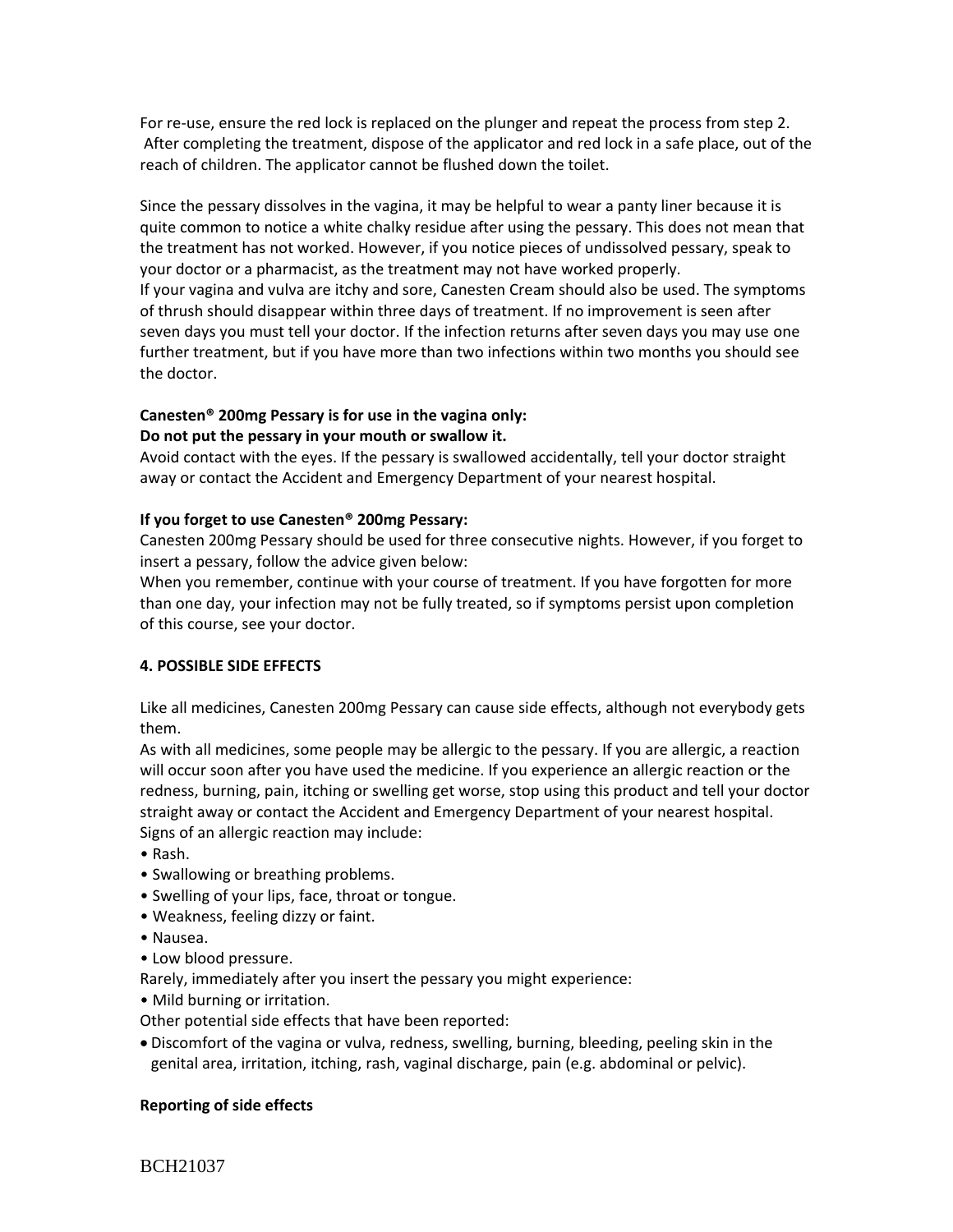If you get any side effects, talk to your doctor, pharmacist or nurse. This includes any possible side effects not listed in this leaflet. You can also report side effects directly via HPRA Pharmacovigilance, Website[: www.hpra.ie.](http://www.hpra.ie/) By reporting side effects you can help provide more information on the safety of this medicine.

### **5. HOW TO STORE CANESTEN® 200mg PESSARY**

### **Keep this medicine out of the sight and reach of children.**

Do not store above 25°C.

Do not use Canesten 200mg Pessary after the expiry date which is stated at one end of the carton and on the foil blister strip of the pessaries. The expiry date refers to the last day of that month.

Do not throw away any medicines via wastewater or household waste. Ask your pharmacist how to dispose of medicines you no longer use. These measures will help to protect the environment.

# **6. CONTENTS OF THE PACK AND OTHER INFORMATION**

### **What Canesten® 200mg Pessary contains:**

• The active substance is clotrimazole at a strength of 200mg.

• The other ingredients are calcium lactate pentahydrate, maize starch, crospovidone, colloidal anhydrous silica, lactic acid, lactose monohydrate, magnesium stearate, hypromellose and microcrystalline cellulose.

### **What Canesten® 200mg Pessary looks like and contents of the pack:**

Canesten 200mg Pessary contains three white pessaries held inside a foil blister pack and one applicator for insertion of the pessary into the vagina.

#### **Marketing Authorisation Holder:**

Bayer Ltd, The Atrium, Blackthorn Road, Dublin 18.

#### **Manufacturer:**

GP Grenzach Produktions GmbH, Germany.

# *Remember: If you have any doubts about using Canesten® 200mg Pessary correctly, seek the advice of your doctor or pharmacist.*

### **Further information about vaginal thrush:**

Vaginal thrush (candidiasis) is a common infection that most women suffer from at some time in their lives and is not caused by lack of personal hygiene. Thrush is caused by a yeast (fungus) called Candida which lives harmlessly in the vagina and other parts of the body, without you even noticing it. However, the natural balance that keeps Candida under control can be upset by many factors such as hormonal changes (menstruation, contraceptive pill, pregnancy, menopause), poor health, antibiotics, perfumed soaps, bath additives and tight clothing.